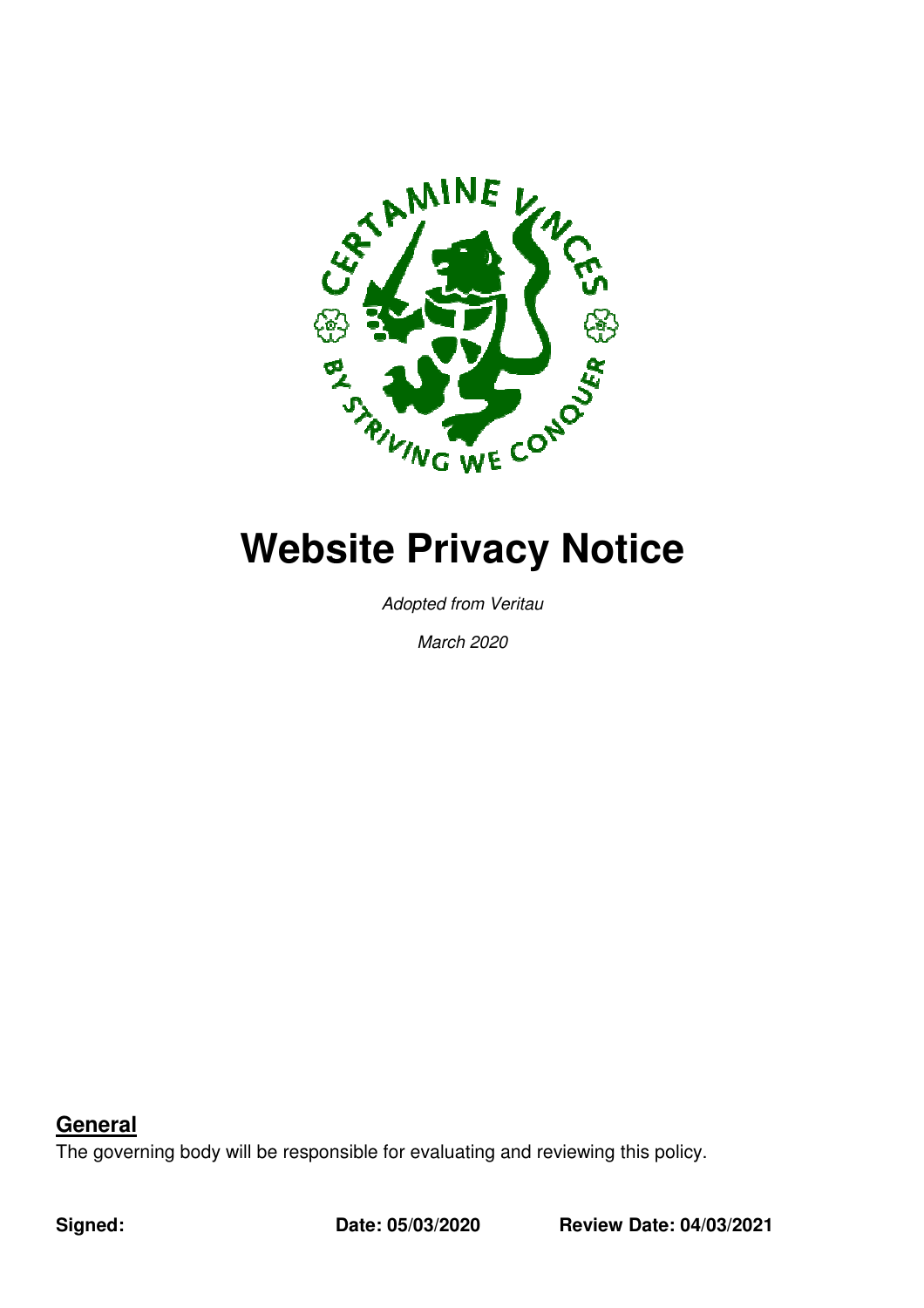## **Privacy Notice – Website Use and Privacy**

This Privacy Notice has been written to inform you about how Welburn Hall School processes your personal data when you visit our website. This notice only applies to how the school uses your data when you visit our website. For more information about how the school uses personal data in general please see our other privacy notices.

### **Who are we?**

Welburn Hall school is a 'Data Controller' as defined by Article 4 (7) of GDPR. This means that we determine the purposes for which, and the manner in which, your personal data is processed. We have a responsibility to you and your personal data and will only collect and use this in ways which are compliant with data protection legislation.

The school has appointed Veritau Ltd to be its Data Protection Officer (DPO). The role of the DPO is to ensure that the school is compliant with GDPR and to oversee data protection procedures. Veritau's contact details are:

Data Protection Officer Veritau Ltd County Hall Racecourse Lane **Northallerton** DL7 8AL



# **What are cookies?**

A cookie is a small file of text that we store on your browser or the hard drive of your electronic device (computer, phone, or tablet etc). Cookies are anonymous and contain no personal information that will identify you personally.

We use third-party widgets (standalone application that is inserted into the website i.e. a newsfeed or banner) on the site, such as Google Analytics, Twitter and YouTube. These widgets may set their own cookies, and they also may use cookies that we have no control over. However, the cookie information from each of these sites is usually anonymous, unless you are logged in to those third-party systems while you are on our website.

# **What do we use cookies for?**

We use cookies so that:

- We can distinguish you from other users of our website and provide a good experience
- We can remember the information you've provided us with while on our website, so you don't have to keep re-entering the information whenever you visit a new page
- We can look at how you use our website so that we can improve it for other users.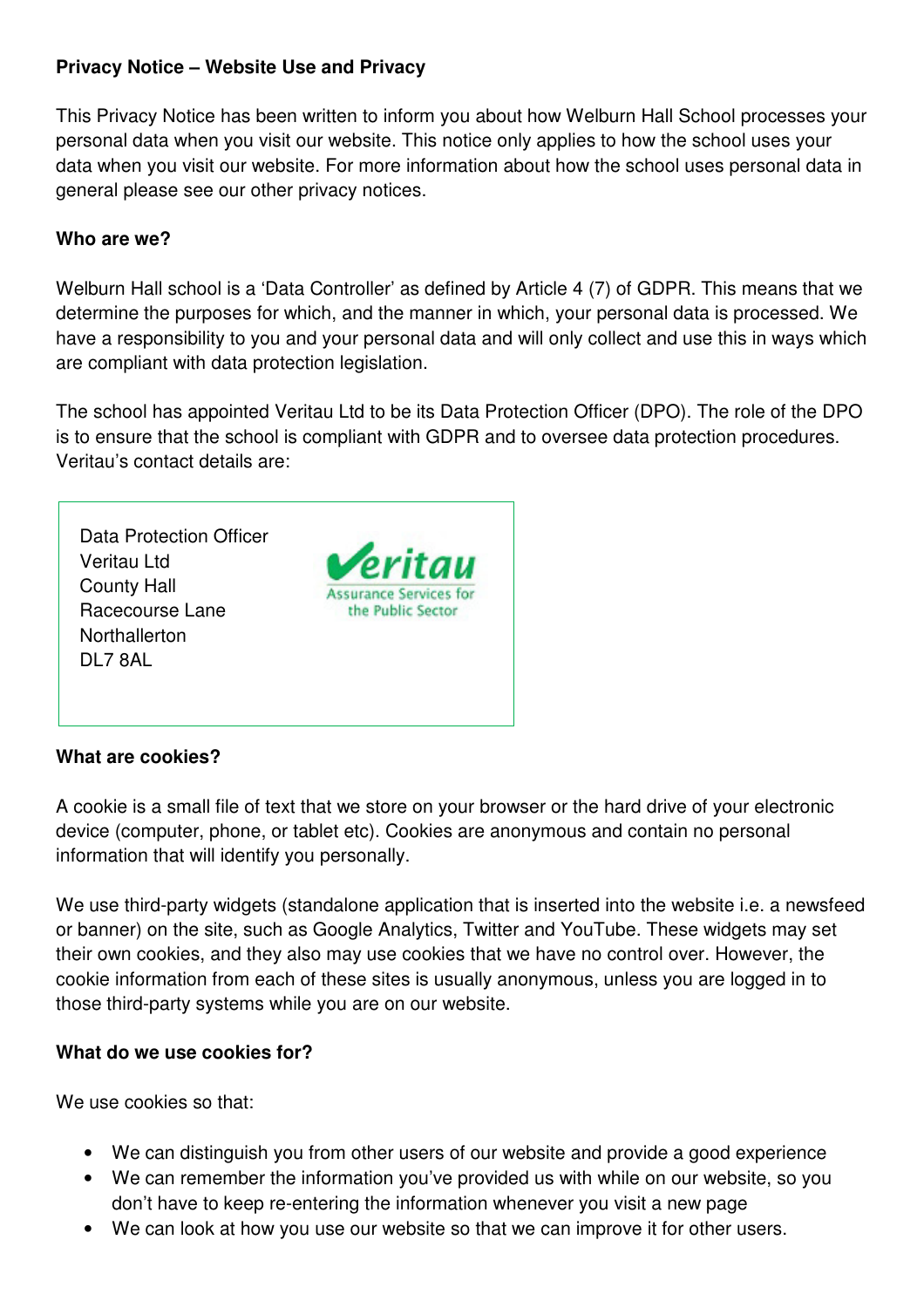We do not use cookies to:

- Monitor your usage of other websites (privacy intrusive cookies)
- collect any personal information about you (without your express permission);
- collect any sensitive information;
- pass data to any advertising networks;
- pass personal data to third parties.

## **What cookie types do we use?**

Cookie types and expiry:

Session cookies - these are temporary and are erased when you close your browser at the end of your visit, or if you delete them earlier. The next time you visit our website we will not recognise you and will treat you as a completely new visitor.

Persistent cookies - these remain on your hard drive until you erase them or they expire, this is after 12 months.

We may use one or more of the following kinds of cookies:

Strictly Necessary Cookies. These cookies are required for the operation of our website. This can include cookies that will enable you to log into a secure area of our website, e.g staff, parent or pupil area. Without these the website will not work as designed. These cookies do not require consent.

Functionality cookies. These cookies require consent. They are used to recognise you when you return to our website. The content is then personalised to you and can greet you by name (once in the secure area) or remember preferences that you may set.

Analytical/performance cookies. These cookies require consent. They allow us to count and recognise the number of visitors to our site. It also allows us to see when and how visitors navigate our website. Using these cookies helps us improve our website and make popular searched items easier to find. We also use the following widget(s) for this purpose:

Google Analytics. They help us to analyse how you engage with and use our website. For more information on how Google Analytics collects and processes data using cookies, please visit www.google.com/policies/privacy/partners/

Twitter. Twitter for Websites is a suite of tools bringing Twitter content and functionality to our webpage. This enables the Twitter audience to share our twitter content, and follow our feed. For further information on how Twitter collects and processes data using cookies, please visit https://twitter.com/privacy.

YouTube. We embed videos from our official YouTube channel using YouTube's privacyenhanced mode. This mode may set cookies on your computer once you click on the YouTube video player, but YouTube will not store personally-identifiable cookie information for playbacks of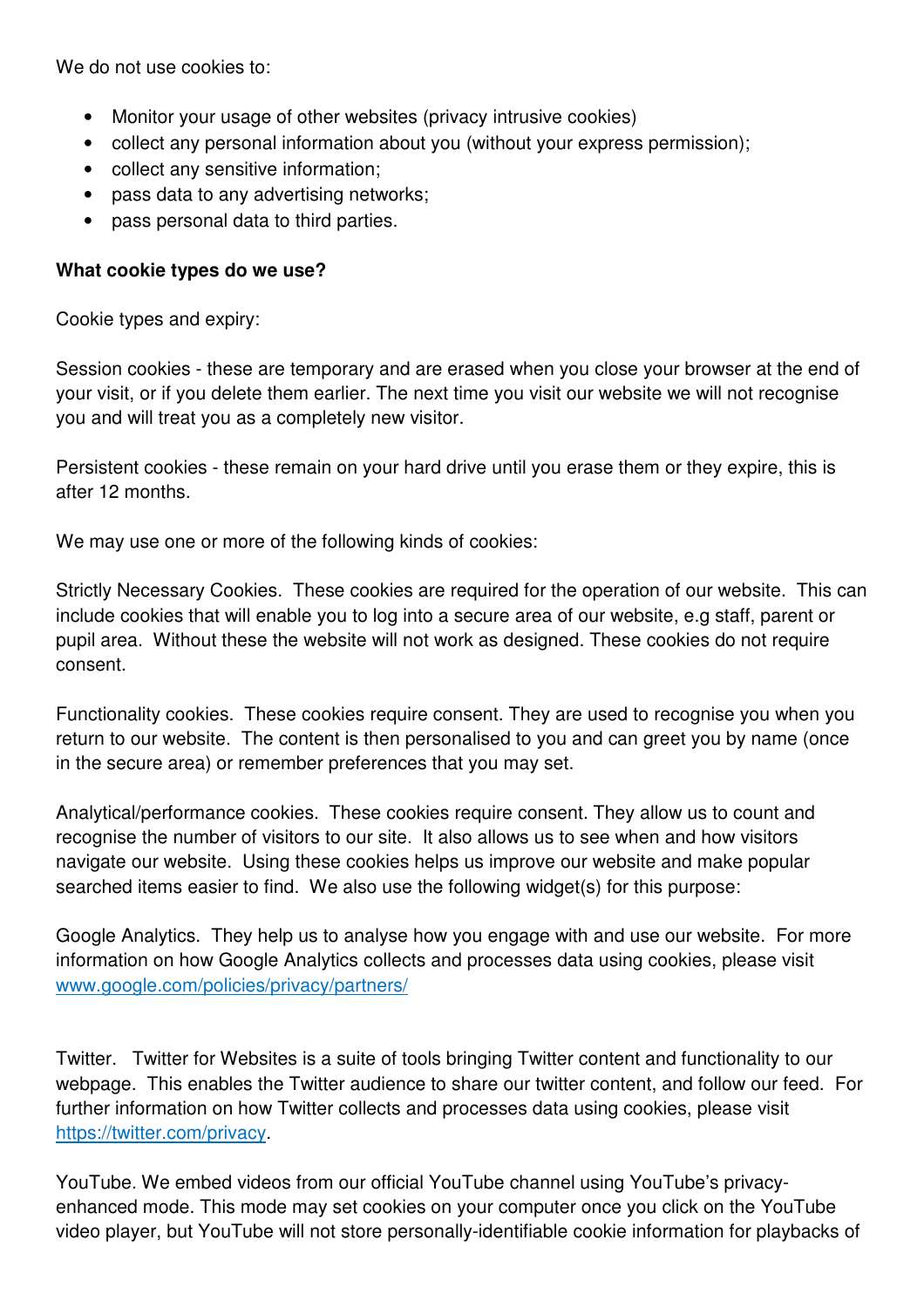embedded videos. For more information on how Youtube collects and processes data using cookies, please visit YouTube embedding information page

Facebook. We have embedded our Schools facebook widget on the website. To find out more about these cookies please visit https://www.facebook.com/policies/cookies/

## **How do we obtain consent for the use of cookies?**

When you first visit our sites using a new browser, or if you visit in private browsing mode, we will provide you with a cookies permission banner seeking your consent to use of cookies as required by law.

## **How do I erase or opt out of the use of cookies?**

You can change your cookie preferences at any time through our cookie banner, but please be aware that opting out of cookies may affect your user experience on our website.

Alternatively, most web browsers allow some control of most cookies through the browser settings. To find out more about cookies, including how to see what cookies have been set, visit www.aboutcookies.org or www.allaboutcookies.org.

Find out how to manage cookies on popular browsers:

- Google Chrome
- Microsoft Edge
- Mozilla Firefox
- Microsoft Internet Explorer
- Opera
- Apple Safari

To find information relating to other browsers, visit the browser developer's website.

To opt out of being tracked by Google Analytics across all websites, visit http://tools.google.com/dlpage/gaoptout

You can also use specialist software that protects against malicious cookies. These applications can be customised to let you change the content of the cookies you want to receive or will allow to be stored on your device.

# Copyright

Any information on this website, including but not limited to graphics, design, text, and images are subject to Copyright which belongs to the School or a third party that has given permission for the School to use this information. The School grants permissions to electronically copy, print to hard copy, or transfer such material so long as it is for school business only.